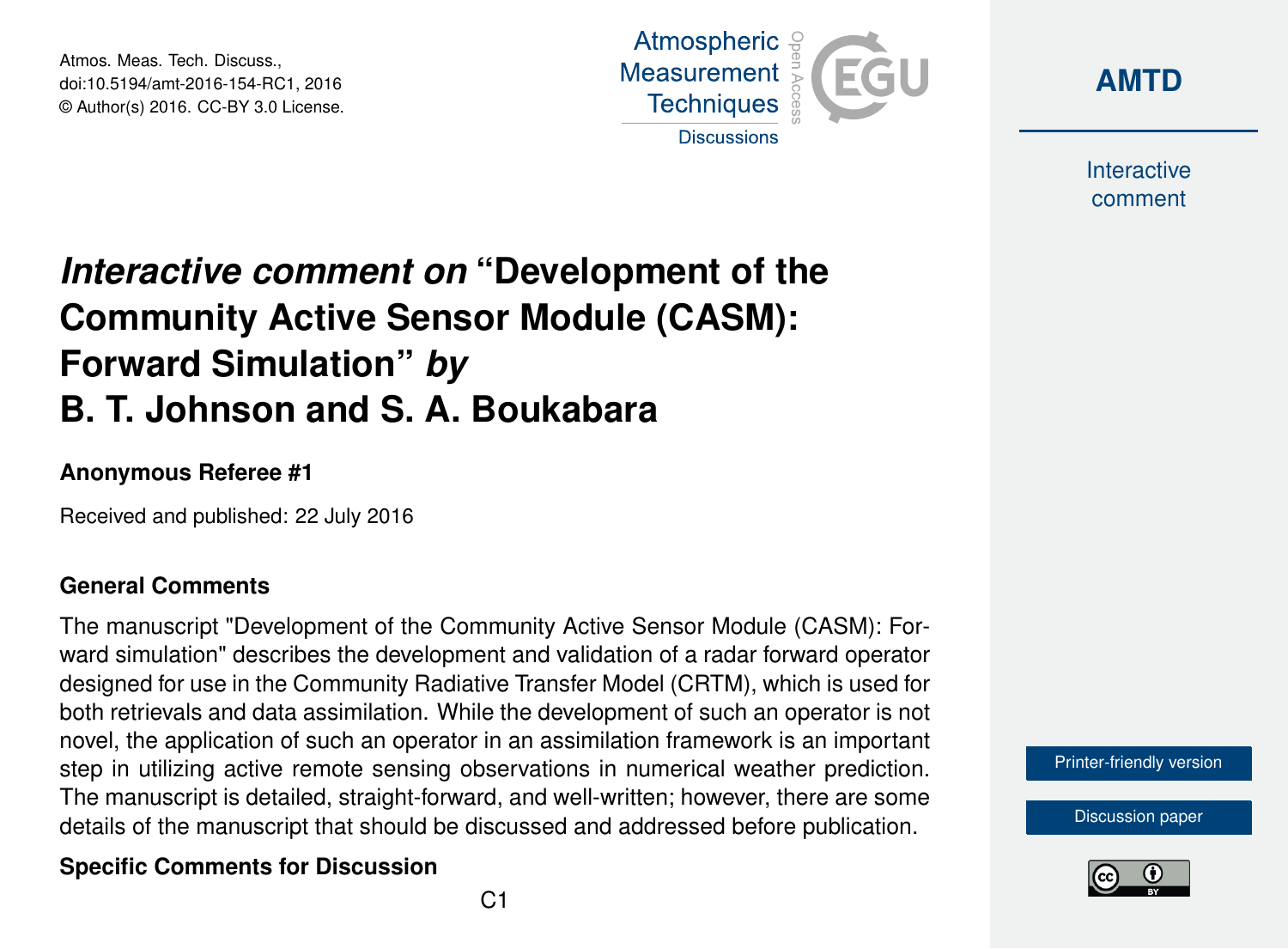On page 6, lines 10–16, the authors discuss the specifics of the hydrometeor model LUT. While some of this information is available in other places, a table giving the particle densities (for frozen hydrometeors), the temperature range (for liquid), and the effective radius/diameter ranges would be helpful.

The authors use Figure 6 to address the effective diameter limit (of 1500  $\mu$ m) in the scattering tables; however, it seems as though the effects are also visible in Figure 5, where  $Z_{eff}$ , especially for the hail case, starts to diverge from the reference model. This can be seen to a lesser degree in Figure 4 for lower altitudes. The authors should expand this discussion cover all three figures, instead of just Figure 6.

On page 10, lines 15–17, the authors state that an explicit melting model is not used in the GPM-DPR level 2 algorithm. Seto et al. (2013), which describes the algorithm, includes the characterization of the melting layer, both for the effective permittivity, and for the modification of the PSD. This procedure is similar to what was described by Iguchi et al. (2000) for the single frequency retrievals from TRMM-PR.

In Figure 10 there are some high reflectivity artifacts near the surface, but these are not addressed in the manuscript.

The CFADs constructed to analyze the full-year comparison are of attenuationcorrected reflectivity. It seems as this would remove the attenuation component of the modeling, while also introducing some error into the measurements due to the GPM attenuation correction algorithm (I acknowledge that these errors are propagated into the profiles that are used as input to the forward operator). It would be nice to also see comparisons of the uncorrected reflectivities. Additionally, the figure might be more instructive if it gave relative frequency instead of normalized frequency in the colorbars.

In the conclusions, the tangent-linear, and adjoint components are discussed as though these capabilities are already included, even though they are planned enhancements. The text should be modified to make this clear.

## **[AMTD](http://www.atmos-meas-tech-discuss.net/)**

Interactive comment

[Printer-friendly version](http://www.atmos-meas-tech-discuss.net/amt-2016-154/amt-2016-154-RC1-print.pdf)

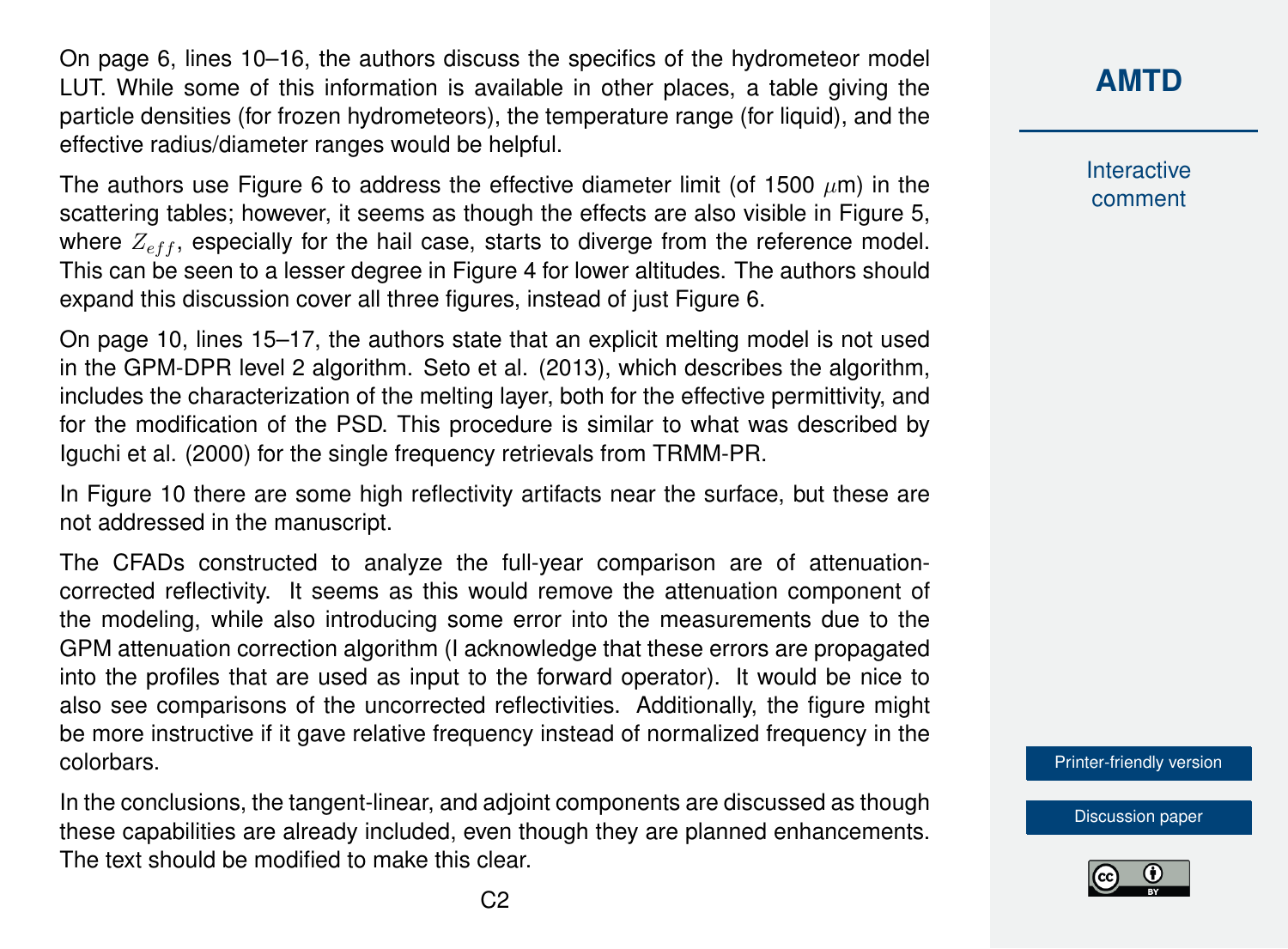## **Technical Corrections**

Page 2, line 11: "combined CRTM" should be "combined with CRTM".

Page 2, line 13: There is a closing parenthesis without a corresponding opening parenthesis.

Page 3, Figure 2: A symbol is given for rain, but that symbol does not appear in the actual plotted data. The symbol should be removed from the legend.

Page 2, line 6: A comma should be placed between "Evans" and "was."

Page 5, line 2: Except for  $C_{back}$ , none of the terms of the equation are defined.

Pages 8-9, Figures 5–7: The densities have different units in the caption and for the colorbar. Use consistent units.

Page 8, line 3: remove the "s" from the end of "contents."

Page 10, line 9: Here the Level 2A GPM DPR product is introduced, but there is no data citation. Please include a data product citation in the references.

Page 11, lines 7–8: The italics are unnecessary.

Page 13, lines 6–7 For "The tangent-linear and adjoint components of CASM, and subsequent Jacobian calculations, provides..." is incorrect in number (i.e., should be "provide").

Page 14, Figure 11: The colorbar should be defined in the caption.

#### **References**

Iguchi, T., Kozu, T., Meneghini, R., Awaka, J., and Okamoto, K.: Rain-Profiling Algorithm for the TRMM Precipitation Radar. *J. Appl. Meteor.*, 39, 12, 2038—2052, 2000.

Seto, S., Iguchi, T., and Oki, T.: The Basic Performance of a Precipitation Retrieval Algorithm for the Global Precipitation Measurement Mission's Single/Dual-Frequency

## **[AMTD](http://www.atmos-meas-tech-discuss.net/)**

**Interactive** comment

[Printer-friendly version](http://www.atmos-meas-tech-discuss.net/amt-2016-154/amt-2016-154-RC1-print.pdf)